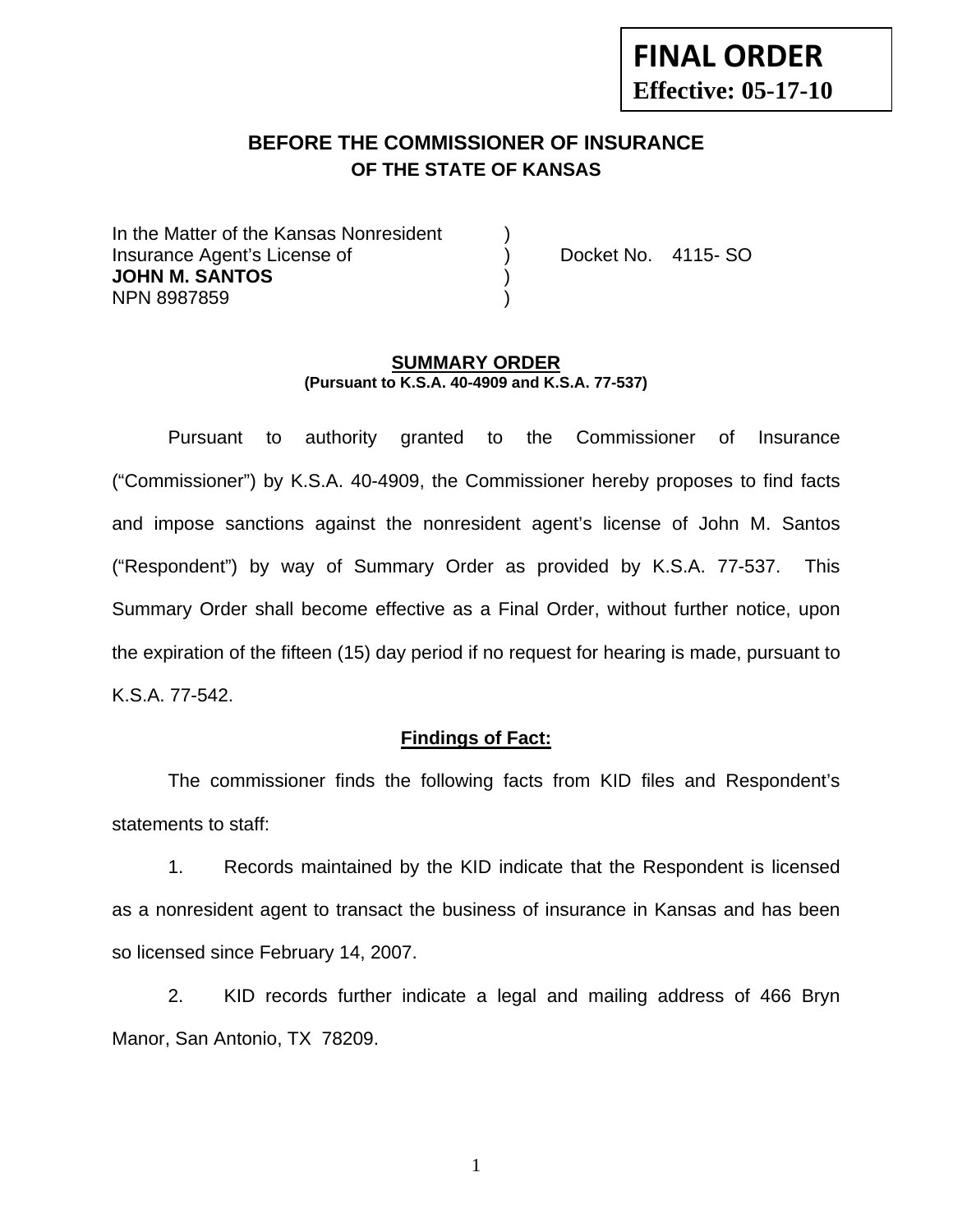3. On or about March 5, 2010 a review of the NAIC State Producer Licensing Report revealed that Respondent self reported, on July 29, 2009, loss of his Texas resident producer's license because of a felony conviction. Further, Respondent's Kentucky and Indiana nonresident licenses were revoked in 2009 because of the criminal proceedings.

 4. Respondent has failed to report the discipline on his nonresident licenses to KID.

 5. On March 17, 2010 a letter was mailed to Respondent at the above listed mailing address, outlining the above facts. The letter was not returned and Respondent has not responded to the facts contained in the letter.

### **Applicable Law**

6. K.S.A. 40-4909(a) provides, in relevant part:

"The commissioner may deny, suspend, revoke or refuse renewal of any license issued under this act if the commissioner finds that the applicant or license holder has:

- (2) Violated:
	- (A) Any provision of chapter 40 of the Kansas Statutes Annotated, and amendments thereto, or any rule and regulation promulgated hereunder
- (6) Been convicted of a misdemeanor or felony;
- (8) Used any fraudulent, coercive, or dishonest practice, or demonstrated any incompetence, untrustworthiness, or financial irresponsibility in the conduct of business in this state or elsewhere. . .."
- 7. The Commissioner may revoke any license issued under the Insurance

Agents Licensing Act if the Commissioner finds that the interests of the insurer or the insurable interests of the public are not properly served under such license. K.S.A. 40- 4909(b).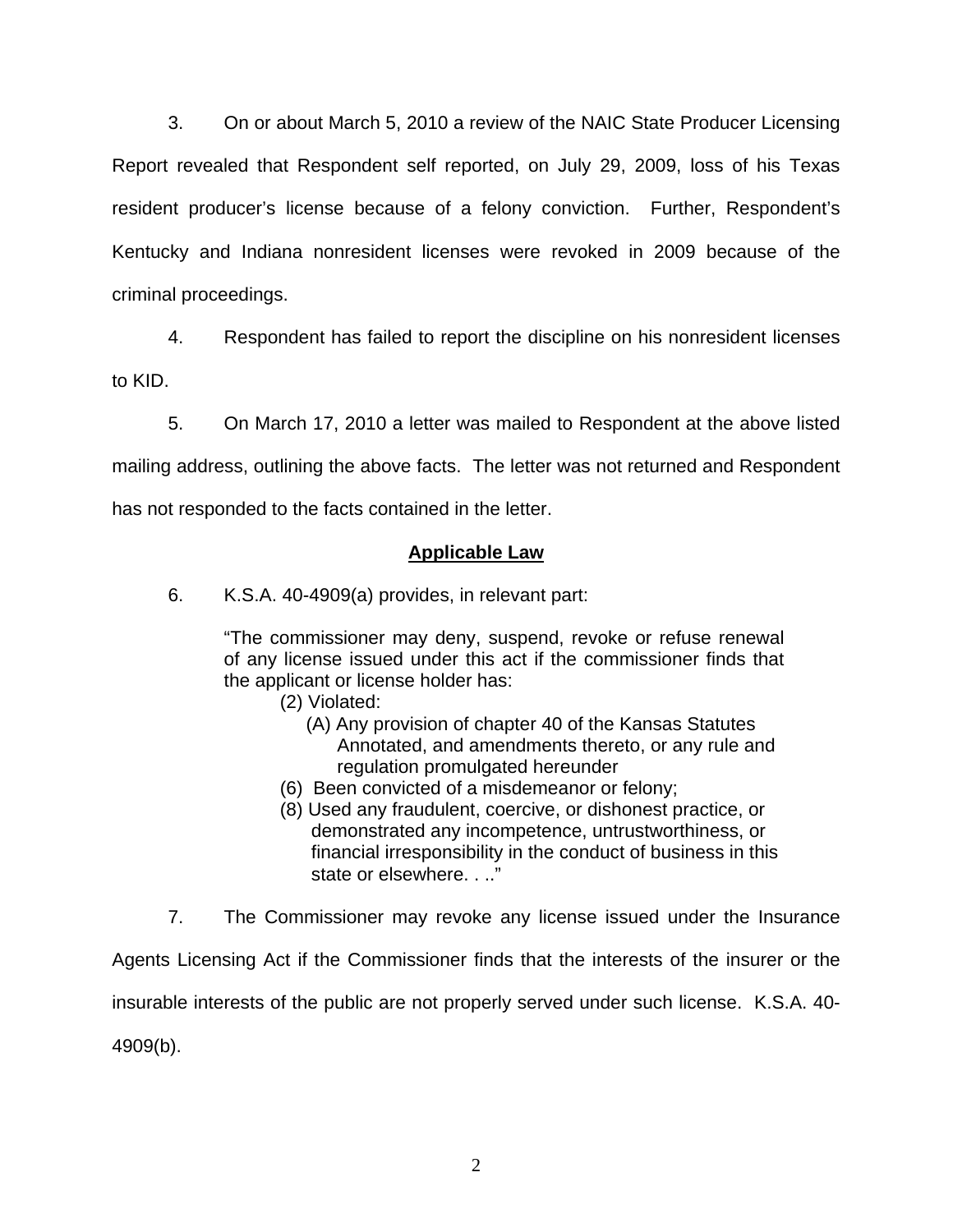8. A producer must inform the Commissioner of Insurance within 30 days of any discipline against a producer's license. K.A.R. 40-7-9(a).

#### **Conclusions of Law**

 9. The Commissioner has jurisdiction over Respondent as well as the subject matter of this proceeding, and such proceeding is held in the public interest.

The Commissioner finds, based on the facts contained in paragraphs 3 and 4, that Respondent has demonstrated incompetence, untrustworthiness, or financial irresponsibility in the conduct of business. Further, Respondent was convicted of a misdemeanor or felony.

 10. Based on the Respondent's discipline and failure to report the nonresident license discipline, the Commissioner concludes that sufficient grounds exist for the revocation of Respondent's insurance agent's license pursuant to K.S.A. 40-4909(b) because such license is not properly serving the interests of the insurer and the insurable interests of the public.

 11. Based on the facts and circumstances set forth herein, it appears that the use of summary proceedings in this matter is appropriate, in accordance with the provisions set forth in K.S.A. 77-537(a), in that the use of summary proceedings does not violate any provision of the law and the protection of the public interest does not require the KID to give notice and opportunity to participate to persons other than Respondent.

**IT IS THEREFORE ORDERED BY THE COMMISSIONER OF INSURANCE THAT** the Kansas nonresident insurance agent's license of John M. Santos is hereby **REVOKED. It is further ordered,** that John M. Santos shall **CEASE and DESIST** from the sale,

3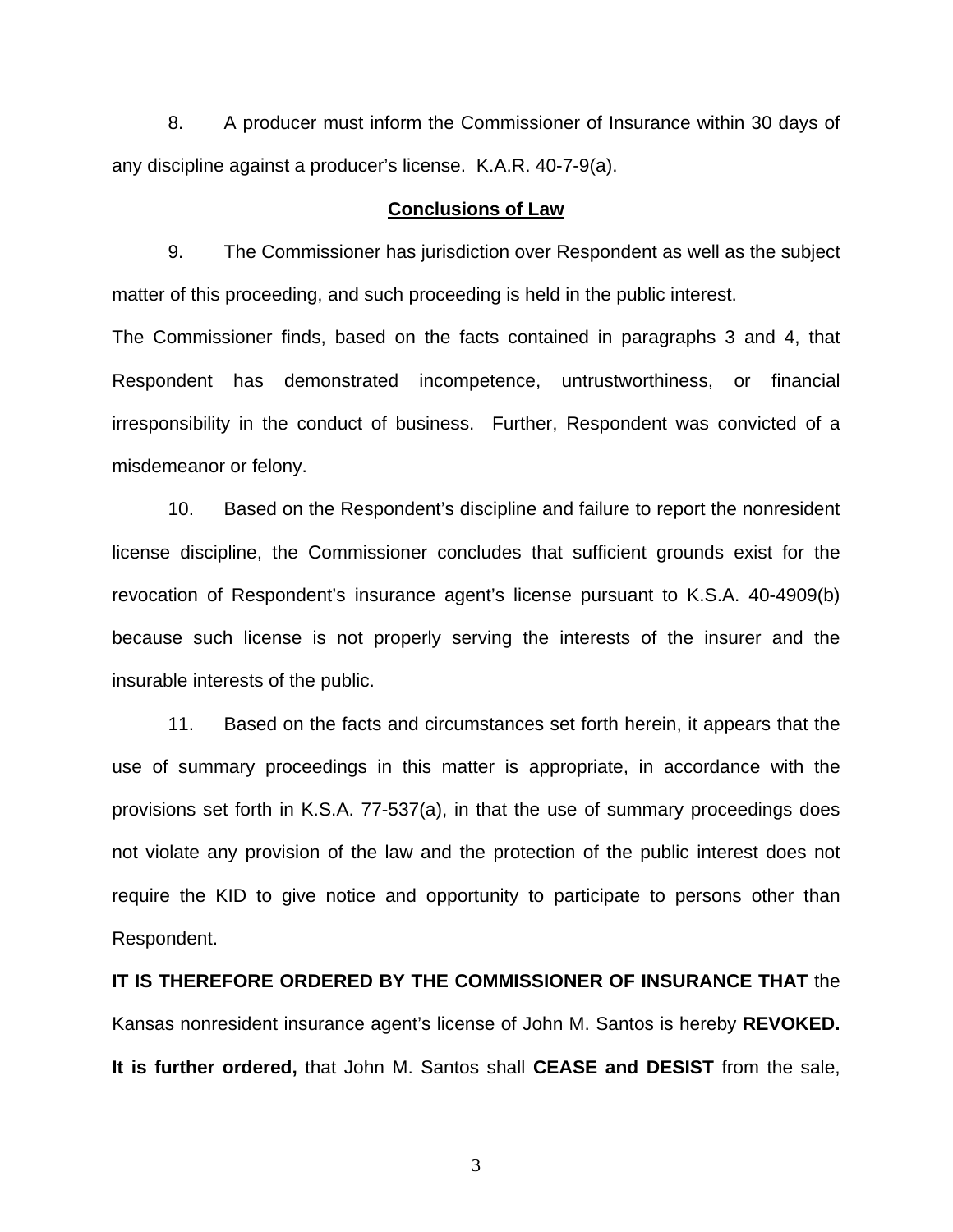solicitation, or negotiation of insurance and/or receiving compensation deriving from the sale, solicitation, or negotiation of insurance conducted after the effective date of this order.

## **NOTICE OF RIGHTS**

(Pursuant to K.S.A. 77-542)

John M. Santos is entitled to a hearing pursuant to K.S.A. 77-537 and K.S.A. 77- 542, the Kansas Administrative Procedure Act. If Respondent desires a hearing, he must file a written request for a hearing with:

 John W. Campbell, General Counsel Kansas Insurance Department 420 S.W. 9<sup>th</sup> Street Topeka, Kansas 66612

This request must be filed within fifteen (15) days from the date of service of this Order. If Respondent requests a hearing, the Kansas Insurance Department will notify him of the time and place of the hearing and information on procedures, right of representation, and other rights of parties relating to the conduct of the hearing, before commencement of the same.

If a hearing is not requested in the time and manner stated above, this Summary Order shall become effective as a Final Order upon the expiration of time for requesting a hearing, pursuant to K.S.A. 77-613. In the event Respondent files a Petition for Judicial Review, pursuant to K.S.A. §77-613(e), the agency officer to be served on behalf of the Kansas Insurance Department is:

 John W. Campbell, General Counsel Kansas Insurance Department 420 S.W.  $9<sup>th</sup>$  Street Topeka, Kansas 66612